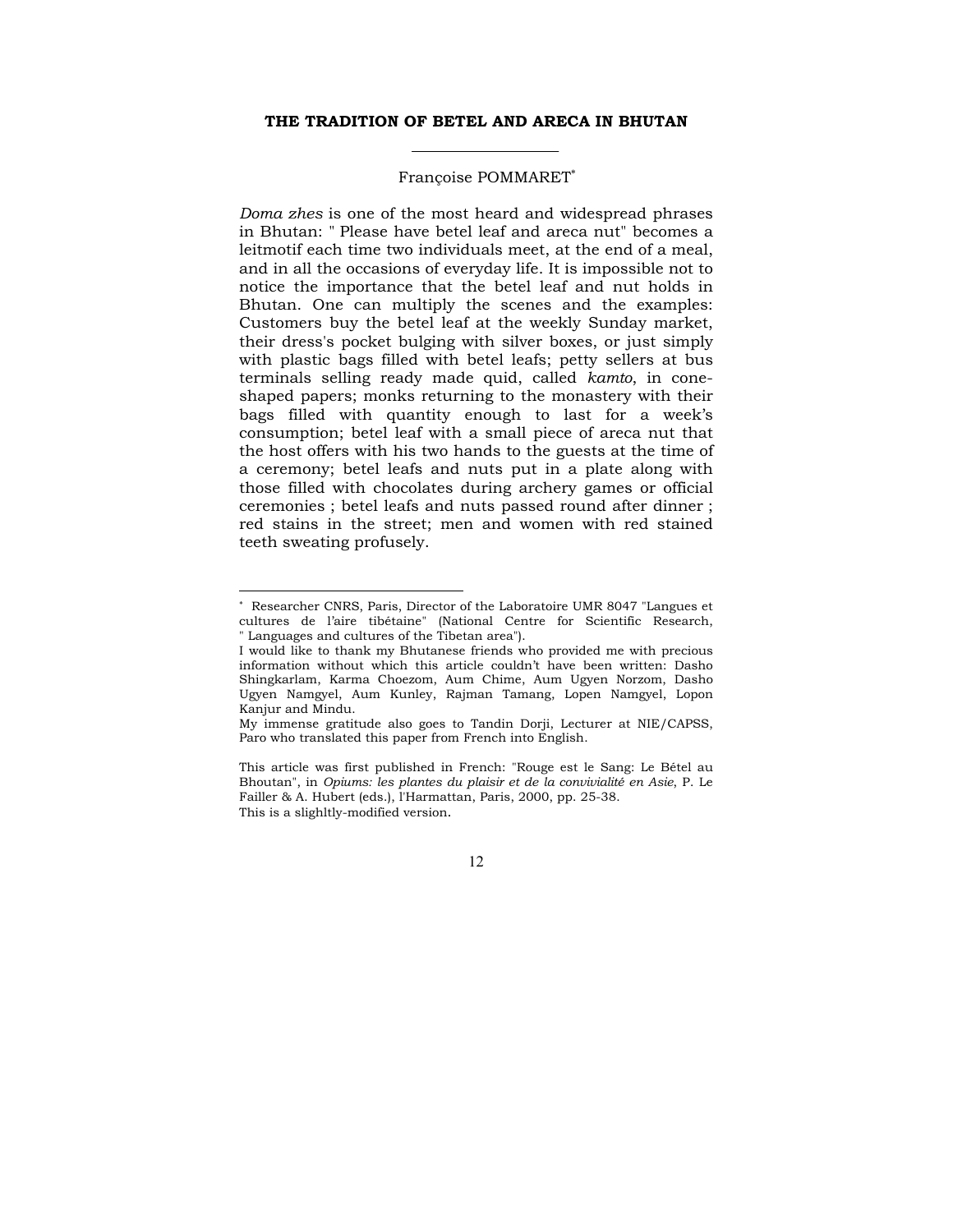These descriptions invite questions and amongst them, what is the true significance of the "betel" in the Bhutanese context? Can the date of the betel leaf and nut consumption habit be traced back?

The importance of these plants is well known in the Indian sub-continent as well Southeast Asian countries. On the contrary, we know that the Tibetans did not consume areca nut and leaf. Could Bhutan, the country lying on the crossroad of these two worlds, have been influenced by the habits of their southern neighbours? Besides its addictive properties, what role does betel have in the Bhutanese society? Why is the consumption of betel accepted where as tobacco is strongly condemned?

#### **Areca Nut, Leaf and Lime**

The majority of the westerners are under the impression that betel is the nut. We talk even of betel nut and the mistake was made even as early as1673. The betel (*Piper betel)* is, in fact, the leaf that envelops the nut and the later is areca nut (*Areca catechu*). In Bhutan a quid comprises a piece of areca nut, *doma*,1 betel leaf, *pani*, (from *pan* of Hindi, which is derived from Sanskrit *parna* meaning "leaf " 2), on which lime, *tsuni* is applied. The areca nut is rolled in the leaf and the quid obtained is called *doma,* the abbreviated form of *doma pani*.

The areca nut was not indigenous to Bhutan but imported from Assam and Bengal. The cultivation of areca nut commenced in the 1960s in the southern foothills as it became really populated after the control of malaria and the development of communications with the interior parts of Bhutan. Today it forms one of the important sources of income. However, a part of it is still imported from India.

<sup>1</sup> Spelled in Dzongkha as *dog ma* (or *rdo ma*), this word is also applied to the fruit of any type of tree.

<sup>2</sup> Hobson-Jobson, 1989: 689.

<sup>13</sup>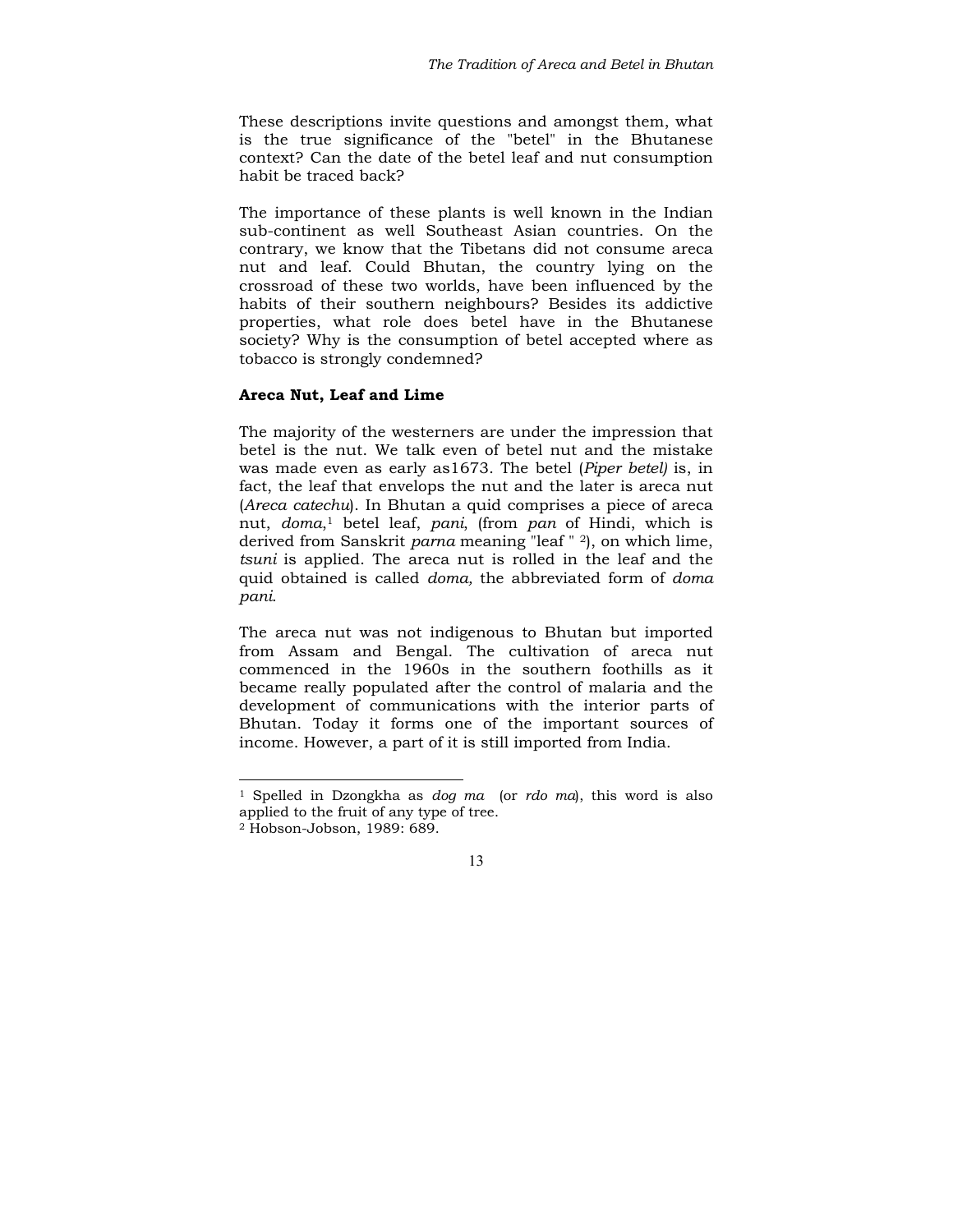The areca nut is consumed in two ways: The fresh nut, called *kanza* is harvested in summer; the old nut is known as *muza*.3 The later, consumed in winter and spring is stored in big holes dug in the earth. With a size of a table tennis ball and slightly oblong, the fresh areca nut has a dark orange greenish bark and produces a juice with the reputation of possessing strong intoxicating properties; the old nut with a dark brown bark and covered with fibres is preferred to the fresh ones as it is less strong.

The betel, *pani*, is a creeper, which grows wild in the subtropical regions of Bhutan, normally below 1300 m. It is found in the regions of Punakha, Kheng, in the southern parts of oriental Bhutan and along the Indian border. Two types of betel leaves are consumed. *Rata* is the one that grows wild whereas *trodom*4, which belongs to the same species of betel leaf of India, is basically cultivated in the village of Tabadramtsi in Samtse district of Southern Bhutan. The *rata*  is smaller and is bought along with the stalk whereas the *trodom* is sold in the form of packet of leaves. The former is cheaper and in effect less strong than the later. It is difficult for an individual accustomed to chewing *trodom* to shift to *rata* and vice-versa.

Imported only in small quantities from India, lime, *tsuni,* is largely produced artisanally in the villages. The best limestone is found in Chendebji in central Bhutan but all the villages make use of what is available in their region. They produce lime**,** which is boiled till a white creamy paste is obtained. The product is consumed in the village or put in small empty condensed milk cans and sold in the market. The lime produced in Bhutan is considered weaker and less corrosive than the ones imported from India. It is said that the paste of lime prepared for important officials and royalties is mixed with white cow butter to weaken the astringency. It

<sup>3</sup> There is no standard Dzongkha spelling for these terms. 4 Idem.

<sup>14</sup>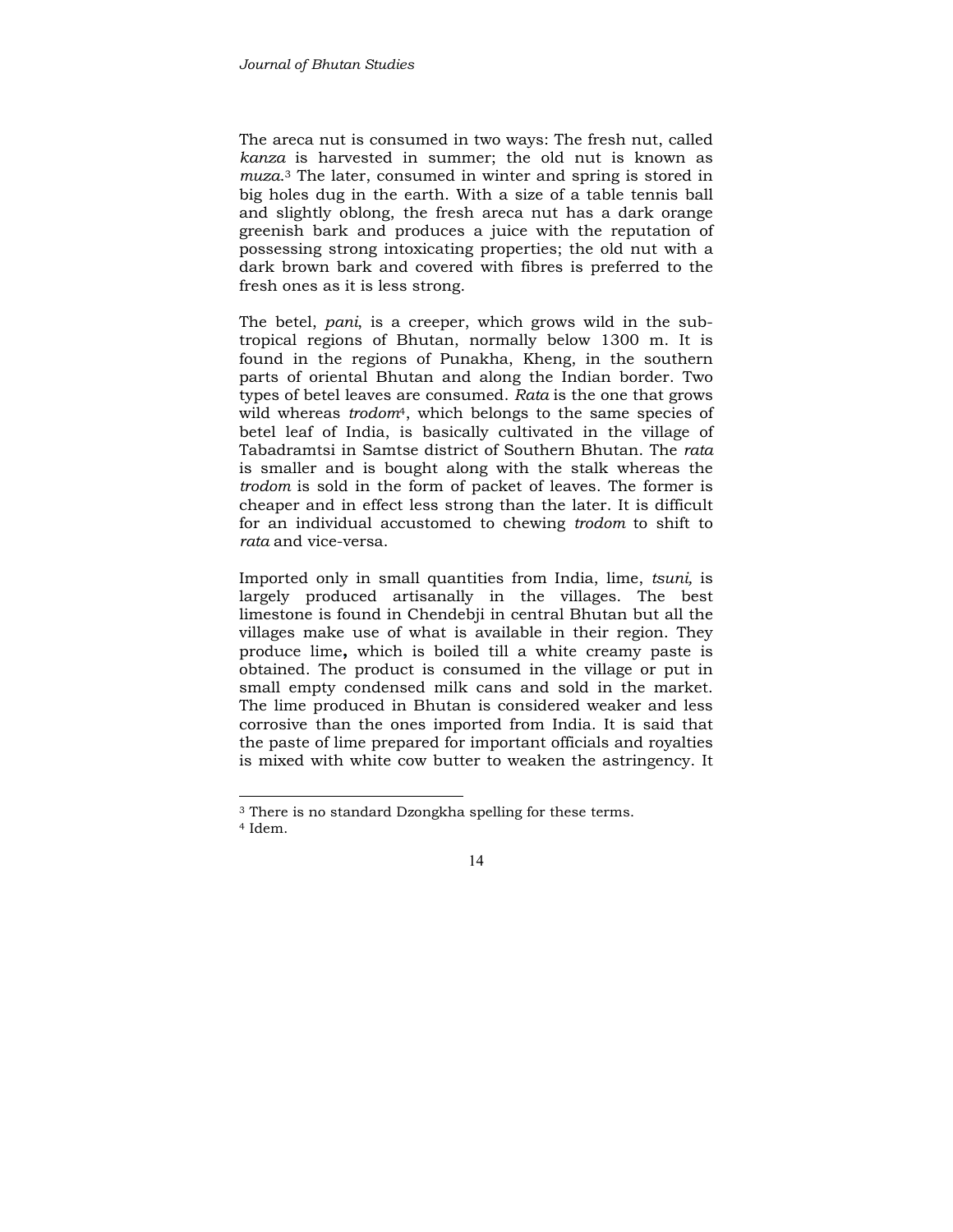is also possible to add a plant - the species of which is unknown to me- that turns the paste into orange.5

The different ingredients can be bought at the weekly markets even in the small urban centres. The areca nuts are kept in big jute bags and the merchants normally present a nut cut into halves so that the clients can judge the quality of what they are buying. The fibre of the nut that covers the bark is also peeled off with a knife. The most current unit of sale is the *pon*, a word of Indian origin, and equivalent to 80 nuts.

The stalk bearing the *rata* leaves are tied together in tens and stacked in crudely woven bamboo baskets whereas *trodom* leafs are folded and packed in boxes. As for lime, it is sold in the empty condensed milk cans, which forms a kind of unit of measurement.

Each person then makes their own preparation at home, cleaning the leaves and applying lime to the personal taste, placing half or a quarter of a nut before folding the leaves and putting all of it in the mouth. The ingredients are generally kept in a plate or a *bangchung*, a container of woven bamboo. The addicted and chain consumers carry the required quantity for the day in a small plastic or a cloth bag tucked in their *hemchu* (a pocket formed by the folds of the upper part of the Bhutanese dress). A small metal container is used for carrying the lime.

The grand style of carrying betel ingredients consists of a rectangular silver box, *chaka6* which contains the betel leafs and nuts, and a round box with conical lid, also in silver, *thimi,7* for lime. In the past, Bhutanese carried these two containers in their *hemchu* but today they seems to prefer plastic or cloth bags which are lighter and not as bulky.

<sup>5</sup> Information provided by Dasho Shingkarlam during an interview in Thimphu on January 4, 1996.

<sup>6</sup> In Dzongkha, *lcags dkar* means, " white iron ", because the first of this type was made of this metal and not in silver like today.

<sup>7</sup> In Dzongkha, *kri mi.*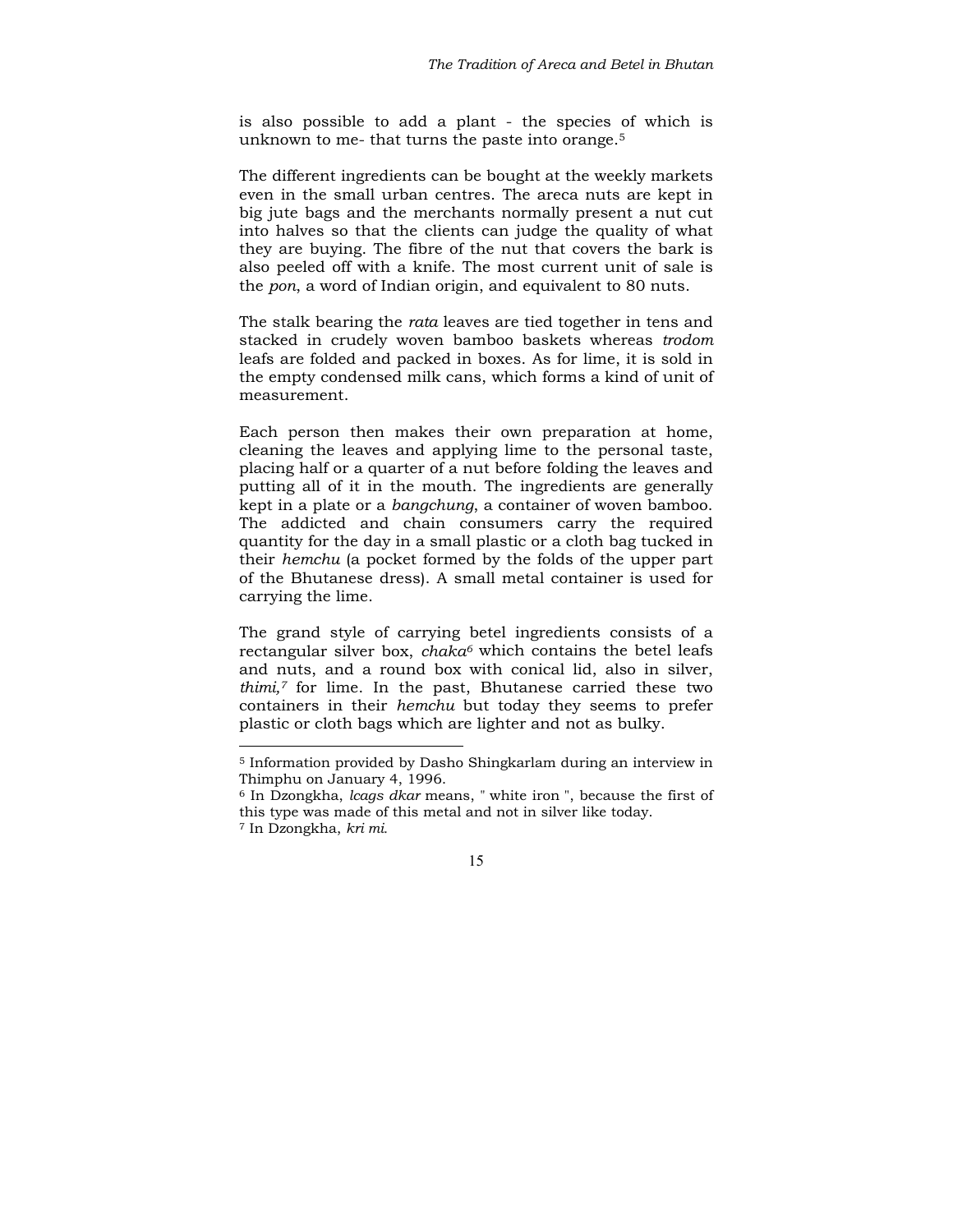In most of the shops along the road, at the bus terminals, or in villages, one can buy the ready-made quid wrapped in a conical paper containing four pieces. The quid therefore look like a bouquet where the betel nuts would be the flowers. Called *kamto,* a quid costs Nu. 5 in 2001. Bhutanese would eat it straight away if they are in need. However usually, before chewing it, many people unfold the betel leaves to check that the required dose of lime is correctly applied. In the eastern part of the country, lime, betel leafs and nuts are simply rolled in a paper and it is left to the consumer to prepare the quid according to personal taste.

### **Addiction and Properties**

*Doma pani* provokes a phenomenon of addiction and is therefore, according to the medical criteria, a drug. Certain people wake up late in the night and cannot go back to sleep without chewing a quid. Even the old people who have weak teeth make use of a special instrument known as *drecha8* to grind the nut into small pieces so as to reduce the difficulty of chewing. And, a chain consumer can chew up to fifty quids a day. On the other part, the dropping of the habit of chewing the betel can provoke in certain persons withdrawal symptoms: headaches, giddiness and irritation.

The noxious effects of *doma* are well known: lesion of mouth and gums, abrasion of teeth, and mouth and throat cancer. More still, most of the Bhutanese do not spit the juice but swallow it, which also seems to cause lesions of the intestine walls. *Doma pani* consumed first in the morning without eating can also lead to suffering from diarrhea. But, the Bhutanese see *doma pani* as increasing their resistance to fight against cold; it also creates a sensation of warmth, and keeps oneself awake and concentrated. It is also plausible

<sup>8</sup> It is a tube of a wood or metal in which is put the nut, which is chopped and ground to small pieces by a sharp tool.

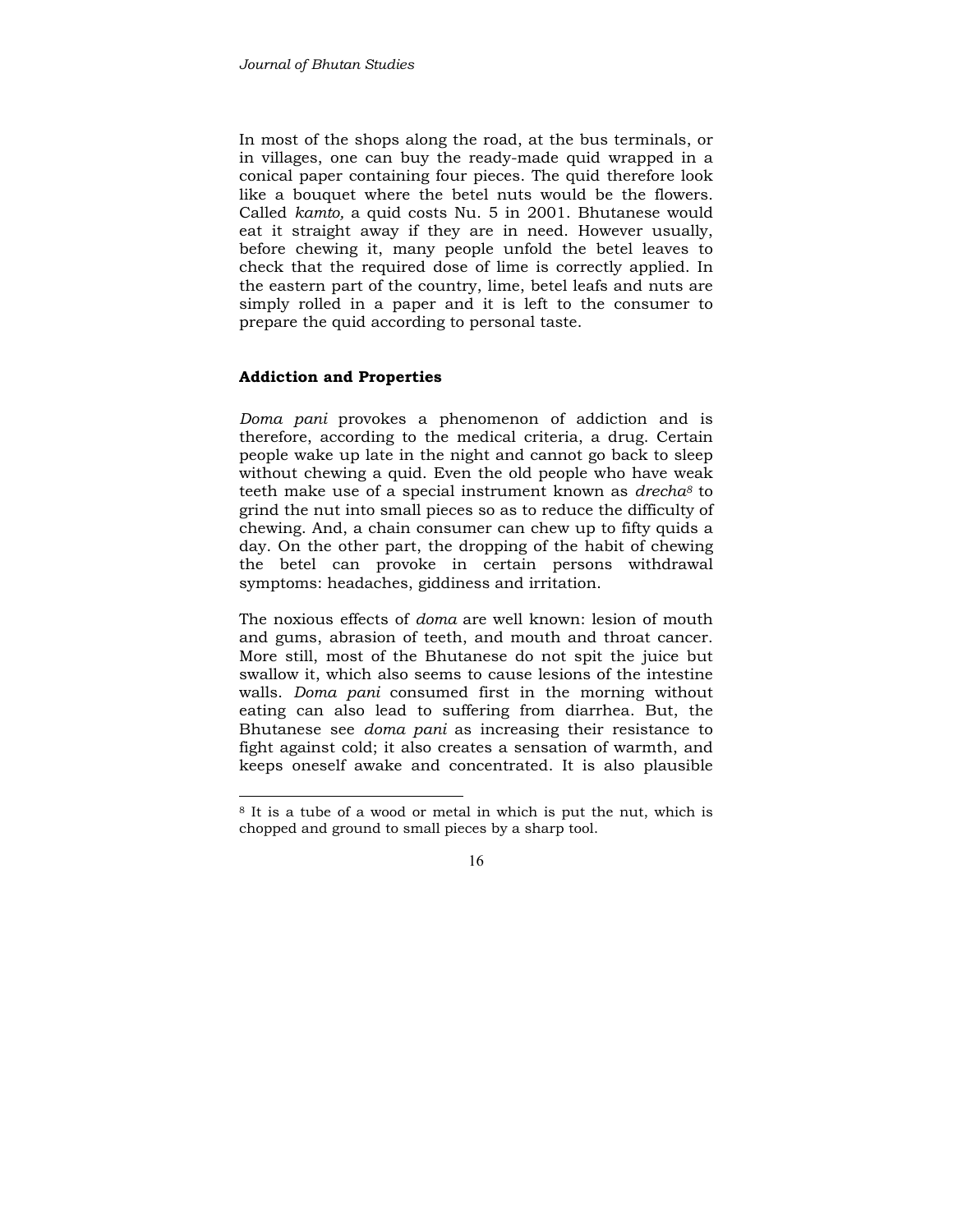that *doma pani* kills some of the taste buds. This could be an explanation for the impressive quantity of chili consumed especially in Western Bhutan where it is a vegetable and not a seasoning.

In parts of western Bhutan, it is believed that *doma pani* and hot water should be given to women who have delivered so as to avoid the possibility of the newborn suffering from diarrhea.

## **Origin and Substitutes**

The betel leaf and nut chewing culture is believed to be an age-old practice as it plays a very important social role; in the same way as the archery, it appears that this custom cannot be disassociated from Bhutanese culture. However, the exploration of historical sources and the fieldwork lead us to doubt its ancient nature, at least in most parts of the country.

The Bhutanese Code of Laws (*bKa' khrims*) was composed in 1729 by Tenzin Choegyel, the future  $10<sup>th</sup>$  Je Khenpo, under the command of the 10th temporal ruler Mipham Wangpo (1729-1736). This text gives very detailed prescriptions on different aspect of life and especially a strong condemnation of tobacco (ff.107 a-b) but betel is not mentioned.

The 1775 report of George Bogle, the first British emissary to Bhutan who visited the country in 1774, does mention the large consumption of alcohol as a kind of Bhutanese habit but is silent on the issue of betel. In the like manner, Bogle enumerates the dishes displayed on his table but does not mention *doma*. However, it seems that betel nut was already imported from India at that time since Bogle writes: "The consumption of Bengal goods except tobacco, betel nut, and other bulky articles is very small in the Deb Raja's country".

In 1783, Samuel Turner, another British emissary visited Bhutan. He describes in great details all the presents offered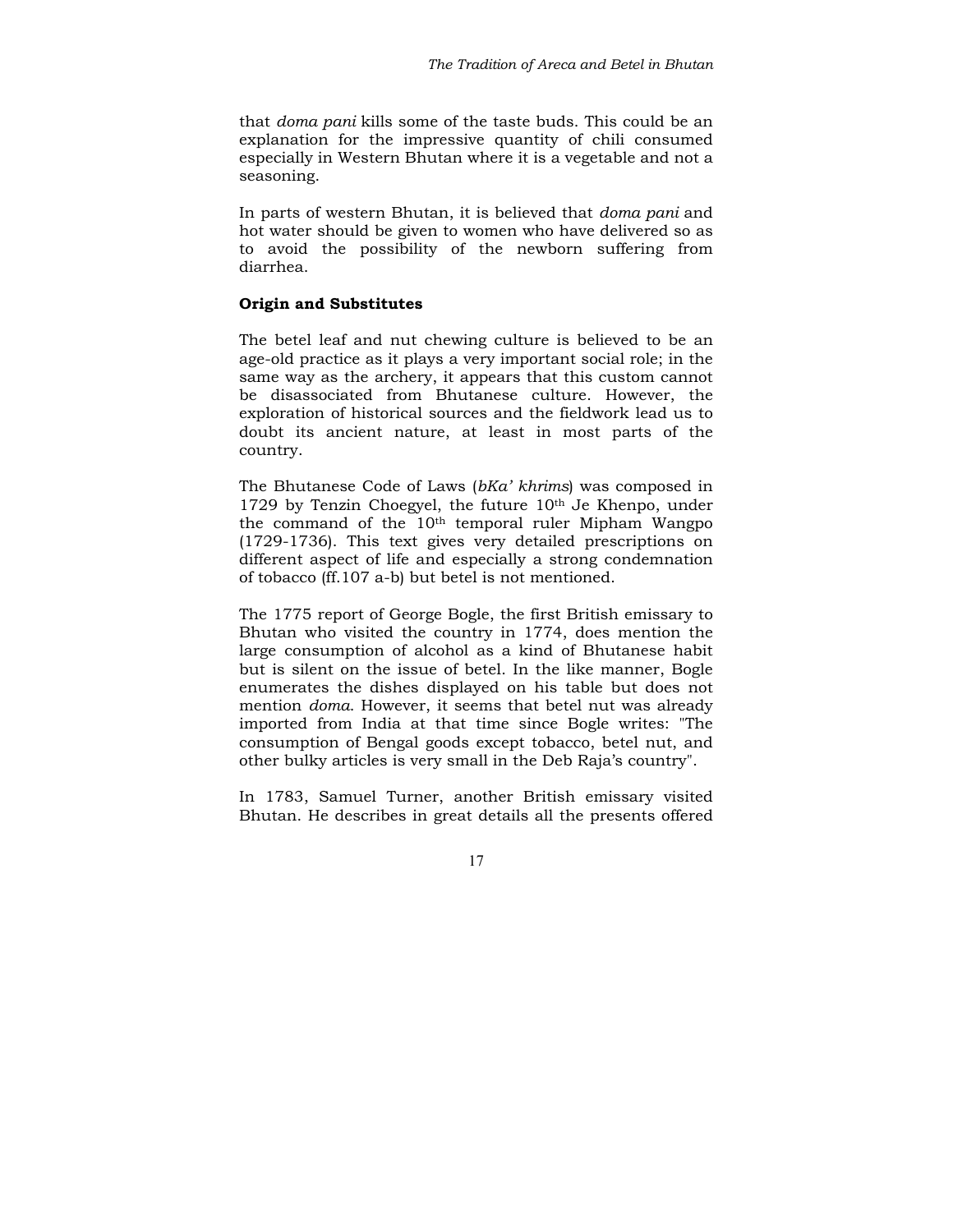to him and also the Bhutanese customs but does not remark at all on betel. In 1815 the British sent an Indian called Kisan Kant Bose on another mission to Bhutan. In his mission report he writes: "From the low-lands under the Hills and on the borders of Runpore and Cooch Behar, they import swine, cattle, pan and betel, tobacco, dried fish, and coarse cotton cloth".

With the Pemberton mission in 1838 began the derogatory reports on the 19th century Bhutan, reports that explained the bad relations, which existed between Bhutan and the British. Pemberton mentioned the export of tobacco to Bhutan but not that of betel, and neither does he describe the betel chewing habit, which he could not have missed if it was as wide spread as today. Doctor W. Griffith who participated in the same mission also does not describe this betel chewing custom but remarks that "the Booteahs depend on the plains for supplies of betel nuts, otherwise they might advantageously cultivate the tree on many of the lower ranges."

J.C. White who was the *Political Officer* to Sikkim and Bhutan relates that at the time of the enthronement of the king in 1907 "three kinds of tea, rice and pan were offered in turn." As per Mrs. Williamson's diary who in 1933 had accompanied her husband, the Political Officer of that time, there is not even the slightest mention of the betel chewing habit in Bhutan.

These witnesses pose a problem. Most provide very detailed information on the export of areca nuts from India to Bhutan but none projects even a glimpse of its consumption. One can propose two hypothesis for the lack of this information: either, coming from India where betel was consumed in large quantities, the British must have judged unnecessary to describe a well know custom, or this habit was not as widespread as today and probably restricted only to a small section of the population. It is difficult to be definite on the basis of theses sources. The book of K.Nishioka, a Japanese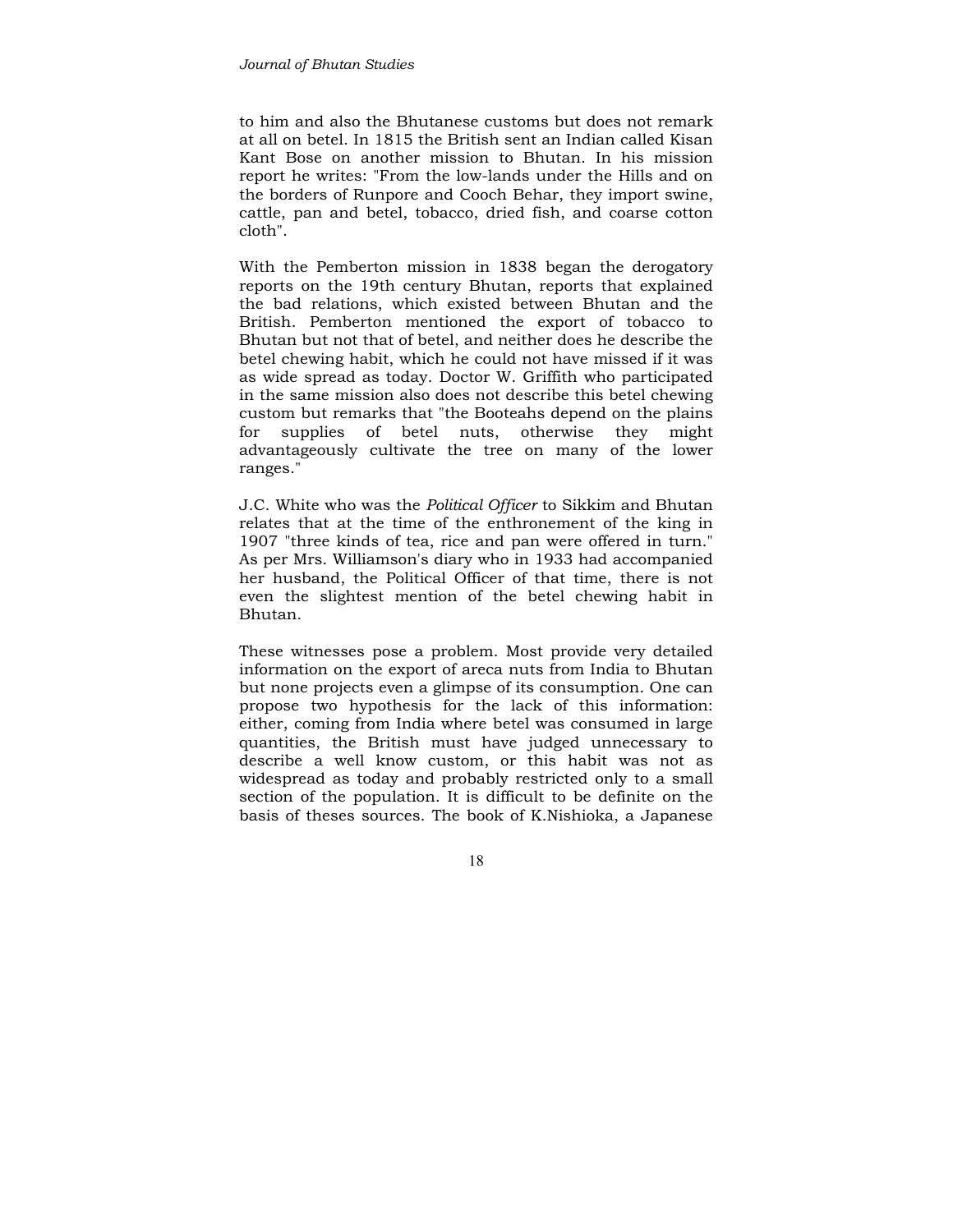who had lived in Bhutan for 20 years, provides a contemporary parallel; he is silent on the betel leaf and areca nut but attaches a lot of importance, among others, to the description of the production of alcohol.

There is no place for doubt that the custom of making betel quid came from India, and that the ecological condition of Bhutan favoured the expansion of the areca nut plants, whereas it remained unknown in Tibet. The very term *pani* for betel, as we have seen, comes from the Hindi pan which means betel leaf. The combined form of all the ingredients that one eats is interestingly mentioned as early as 1298 in the accounts of Marco Polo.9 *Pan* would be the abbreviated form of *pan supari* as *supari* in Sanskrit signifies "pleasant" and applied to designate the areca nut in Hindi.10

The term *supari* was not introduced in Bhutan, and in India it is referred only to the dried areca nuts chopped into small pieces and flavoured with all kinds of ingredients; this is the Indian "dry type" that the Bhutanese refers to, in opposition to the "humid type" that they chew with betel leaf and lime, and it is also the most appreciated in Assam and Bengale. In effect, it certainly is from these border areas with which Bhutan shared commercial relations that the consumption of the combined ingredients was adopted. Chakravarti, an Indian writer asserts "the Bhutanese seemed to have picked up this habit from the people of the plains in Assam in course of their trades and raids through centuries. Bhutan draw its requirement of betel leafs and areca nuts from Assam. Betel leafs, however grow in some quantity in the jungles of lower Bhutan also."

It is not a surprise that the Bhutanese sources remain silent on *doma,* if we know that the texts essentially had a religious tonality and the lay customs as well as the personal habits were usually not documented. However, a text titled

<sup>9</sup> Hobson-Jobson, 1989: 89.

<sup>10</sup> Hobson-jobson, 1989: 689.

<sup>19</sup>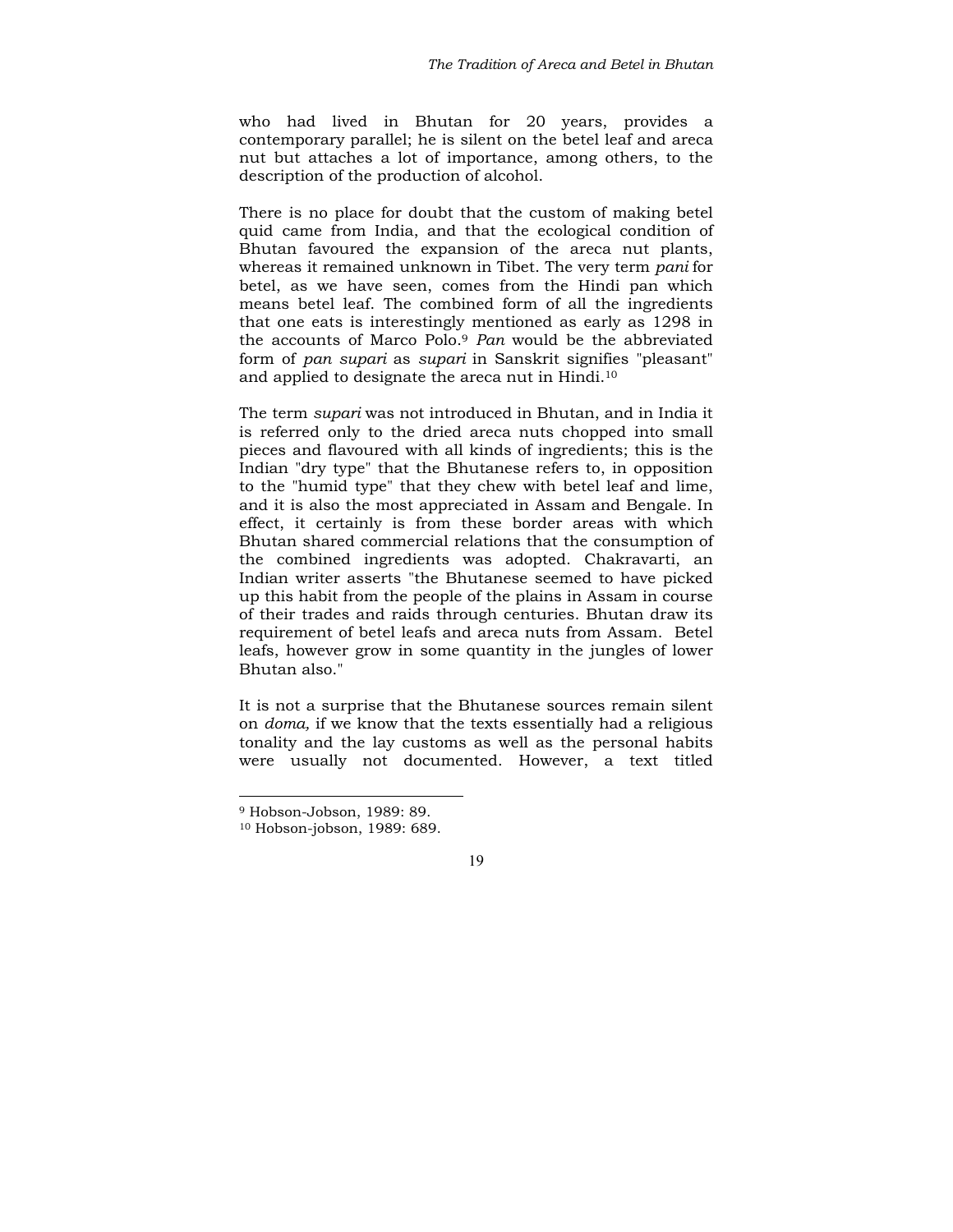*Significance of chibdrel, Serdreng and Zhugdrel Ceremonies,* enumerates *doma pani* among the offerings made during the *Zhugdrel* ceremony: 11 "This is followed by oblations of wine (*marchang*), flag, *changyep* (ceremonial money) and *doma pani* (areca nut and leaf)." Similar references are found in the two protocol manuals (*Driglam Namzha*) published in 1999.

If we now turn towards folk literature, just recently and partly documented, mention of *doma* is made in at least two popular stories, *Gasa Lamey Senge* and *Namtala* which dates back to the second half of the 19th century. Similarly, *doma* appears in the colourful history of Ap Wang Drugay, a highly amusing personality and the Bhutanese equivalent of Akhu Tompa of Tibet, who is supposed to have lived in the 19th century.<sup>12</sup> However, to my knowledge, in the hundreds of stories documented, there is not even a single in which betel and areca play a central role.

The field work that I had conducted in December, 1995 first confirmed that *doma pani* was consumed at a much lesser degree in eastern and central Bhutan*;* on the other hand, it showed that the generalized and frequent habit of chewing *doma* was probably due to the development of communications and trade with India in the 1960s as well as the monetary increase among the population and therefore quite recent.

The biography of Dasho Shingkar Lam,<sup>13</sup> high official who served the second, third and the fourth kings throws light on this point. When he arrived to western Bhutan from Bumthang, (central Bhutan) in 1947, he remarks: "People in Paro seemed to be richer and were accustomed to the consumption of betel nuts as a daily necessity, whereas it was still an occasional indulgence in central Bhutan." He

<sup>11</sup> In dzongkha: *gshugs grel.*

<sup>12 &</sup>quot; (He) chewed ruminatively upon the makings of a doma," in "Opening Spell," Chiramal, J.M., *Ap Wang Drugay,* Thimphu, Yangchenma publications, 1995, n.p.

<sup>13</sup> *Drag shos Shing khar bla ma.*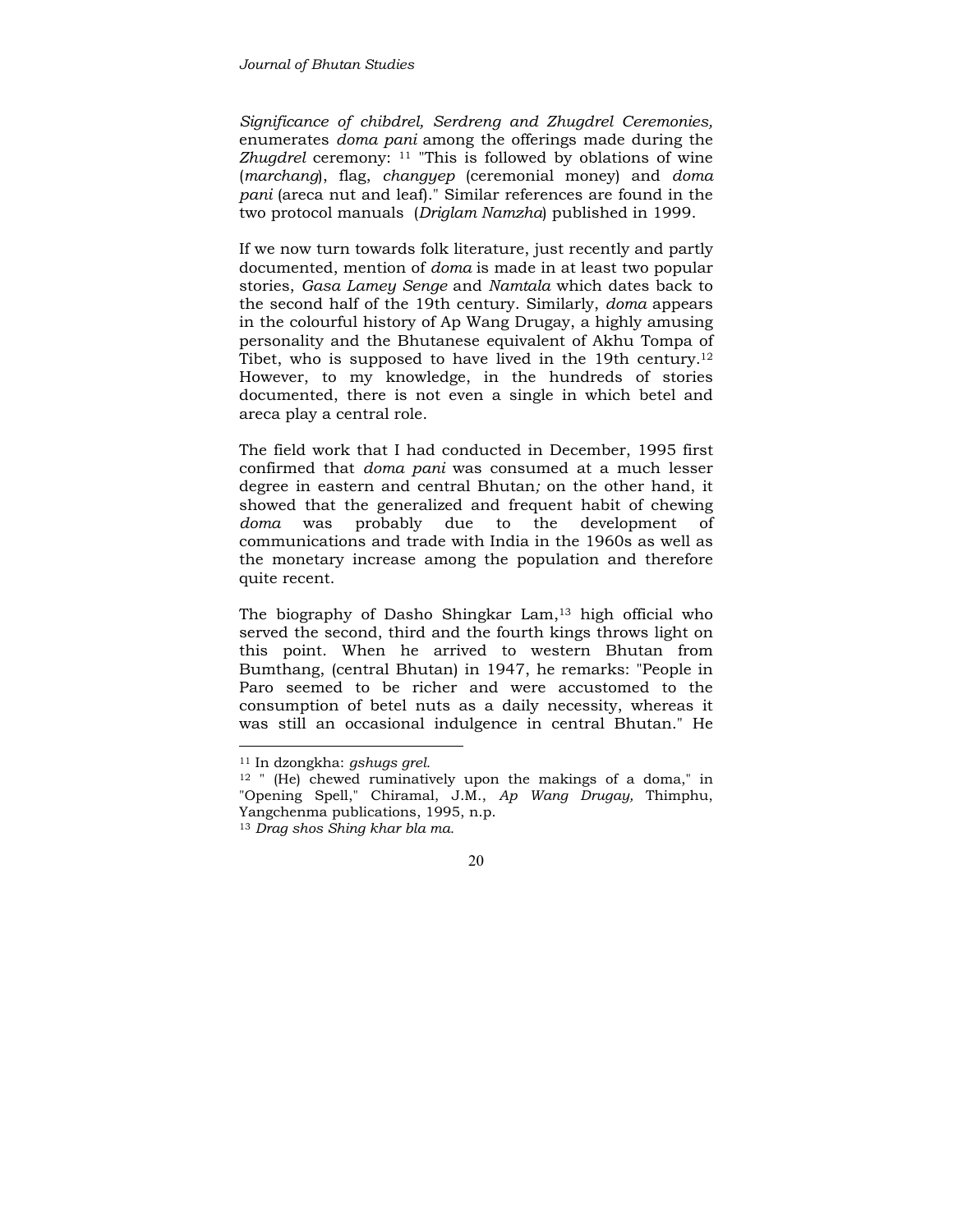confirmed this to me later in a personal interview.14 The western Bhutanese and, in particular, those of Paro and Ha had the habit of chewing betel and areca nuts since an unspecified date but for a very long time, according to him. They bought them from the borders areas during trading trips, and during the transhumance when they migrated south with their cattle in winter. Both activities were tied together. It is interesting to note that the region of Tabadramtse where areca nut is cultivated is one of the areas of winter transhumance.

It therefore seems that *doma pani* was restricted for a long time to the upper layer of the society, and to the western Bhutanese who had the occasion of migrating to the plains. On the other hand, the villages in the interior pockets of Bhutan had plants of several types that substituted betel and areca. These plants are still used today in areas cut away from the roads.

The most currently used plants are *rushing* and *gonra*. 15 *Rushing* which means "creeper tree" is identified as *Poikilospermum.* Found in abundance mainly in the subtropical regions of Khyeng and Lhuntse, it is essentially consumed in these areas as well as in Bumthang. Today, at times a small amount of it is added to the combination of betel, areca and lime. The bark of the creeper was peeled off, then chopped into small pieces and dried to be eaten. It produces a red juice. The western Bhutanese also consumes the bark of the wild peachtree whereas those of the east and particularly the residents of Lhuntse chew the bark of the chir pine (*Pinus Roxburghii*). *Gonra* (Tshangla; Dzongkha: *Bjukosisi*; Bumthangkha*: yukuling*; *potentilla pendoncularis*  fam*. Rosacoe)* is found in almost all parts of Bhutan but is mainly consumed by eastern Bhutanese. The root is dug out,

<sup>14</sup> Interview with Dasho Shingkarlam in Thimphu on January 4, 1996.

<sup>15</sup> Ugyen Thinley of the Department of Forest helped me by identifying the botanical names of these two plants and I thank him sincerely.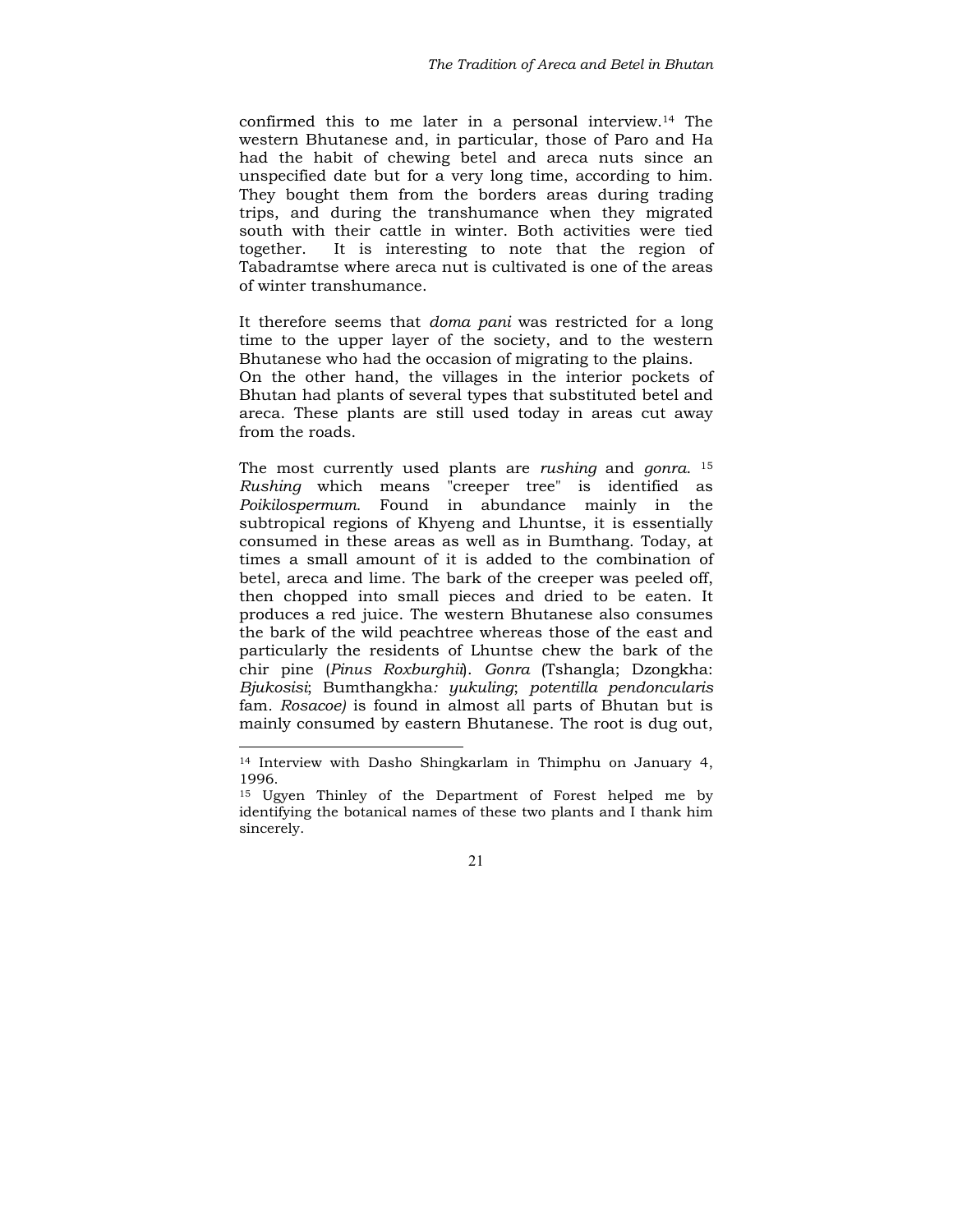boiled and then chopped into small pieces. When chewed it produces a red juice and has a bitter taste. All the substitutes of areca nut are also prepared with betel leaf and lime when available.

The field work and the sources allows us therefore to present an image of *doma pani* consumption which is less uniform but a habit more ancient than the impression created by the sources referred to at an earlier stage. If it appears that Bhutan imported areca nut from India at least from the mid-18th century as per the British sources, the consumption itself was not that wide spread like today and probably confined itself to the category of luxury items for many while the inhabitants of the interior pockets satisfied themselves with other substitutes available in their area.

# **Don et Partage: Le Role Sociale du Betel**

These conclusions are partially confirmed if we examine the role that the betel plays in the Bhutanese society. Today, a lot of Bhutanese chew *doma pani* but the consumption is much higher in western Bhutan where areca nuts have been imported since two centuries ago if we trust the British sources. In the weekly market of Thimphu, the capital, a section of the place is fully reserved for the sellers of *doma pani.* However, the younger generation seem to be eating much less *doma* than their parents, often because they find the smell offensive or for esthetic reasons.

All the informants above 50 years agreed to say that, in their youth, *doma pani* was a luxury and that areca nuts was ten times more expensive than today and not available everywhere. All of them are of the opinion that the development of roads in the 60s allowed the habit of chewing *doma* to reach all the layers of the society and to become generalized beyond western Bhutan.

According to the same people, in their youth, important people presented *doma pani* to the villagers as a valuable gift,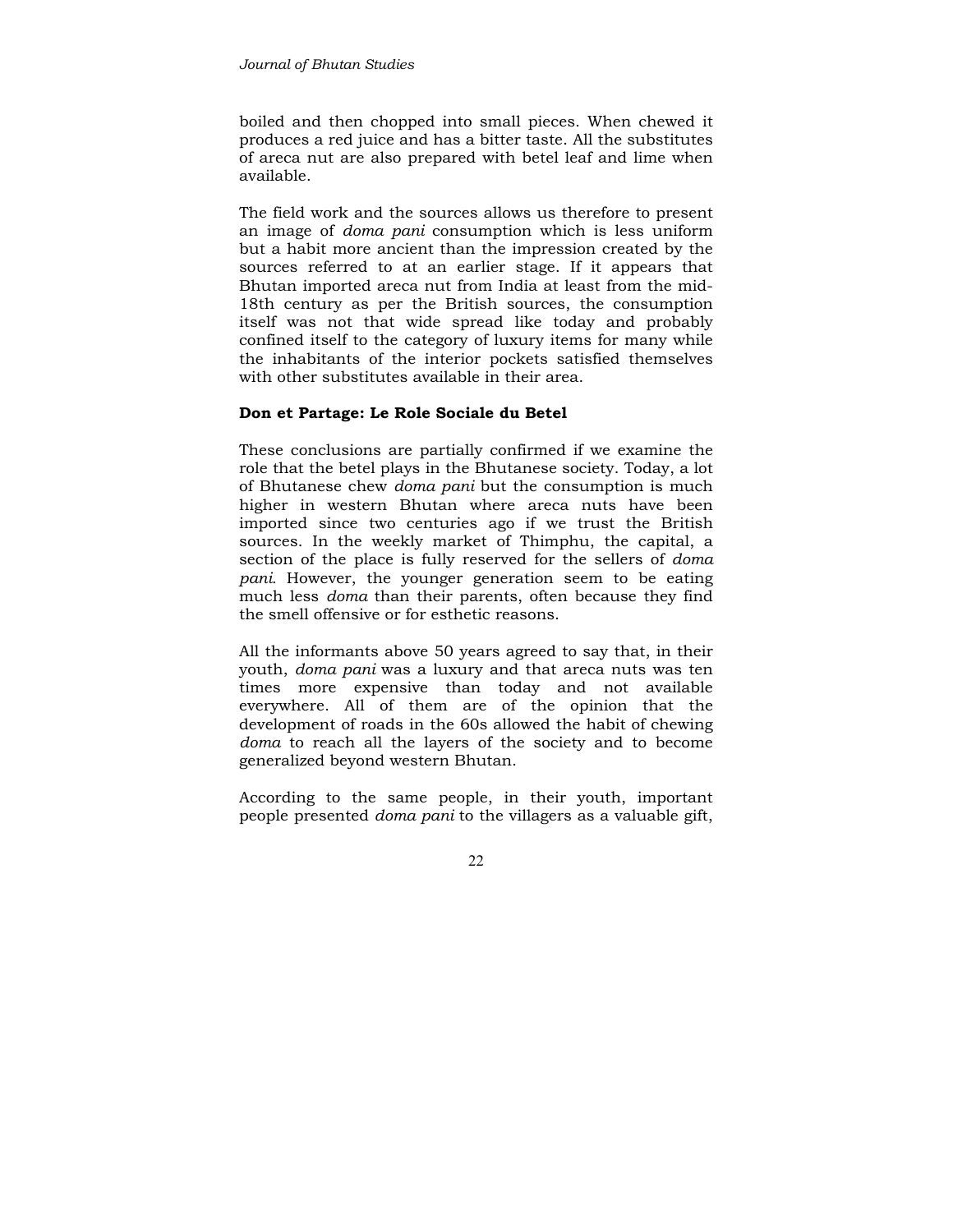*soelra* 16, or even as a payment. The villagers would be so thrilled when they received a whole areca nut along with two or three betel leaves. Likewise, Dasho Shingkarlam 17 relates that at the time of the Second King (1926-1952), the later had the habit of giving a quid already prepared by a servant as *soelra*: the areca nut was enveloped in a leaf on which was also put some lime.

The sources say the same thing although they must be deciphered further**.** We have seen that J.C.White explains that three types of tea, rice, and *pan* were offered to the guests of the coronation ceremony of the First King. At that time the Bhutanese did not drink much tea (*Camilla sinensis*) but leaves of different kinds of tree in the guise of tea. If there was tea, then they prepared salted butter tea. To serve three varieties of tea, therefore, was demonstrating great lavishness, and all the more to offer three kinds of rice as the majority of the Bhutanese did not eat rice and consumed maize, barley and buckwheat according to the region.

We can then imagine that to serve three kinds of *pan* was a sign of wealth. The King, moreover, had a courtier whose duty was to carry the container of betel and areca, "a senior *changgap* carrying *doma bata* (betel nut container)".18 *Bata*<sup>19</sup> is a round metal container, the lid of which is often decorated with lotus motifs and its use reserved to the King, the Chief Abbot and the ministers.

In the mid –19th century, making presents of betel or *doma pani* was an acceptable gift as related in the history of Namtala, a courtier of the lord of Dramitse in eastern Bhutan. Namtala returned from a mission conducted for his lord but "on the way he realised that he had not taken any gift for his lord, so he took some betel leaves from the forest and put

<sup>16</sup> Spelled as *gsol ras*, it is a gift from a superior to an inferior. 17 Interview with Dasho Shingkarlam, Thimphu, January 4, 1996.

<sup>18</sup> Karma Ura, 1995 : 179.

<sup>19</sup> In dzongkha, *sba khra.*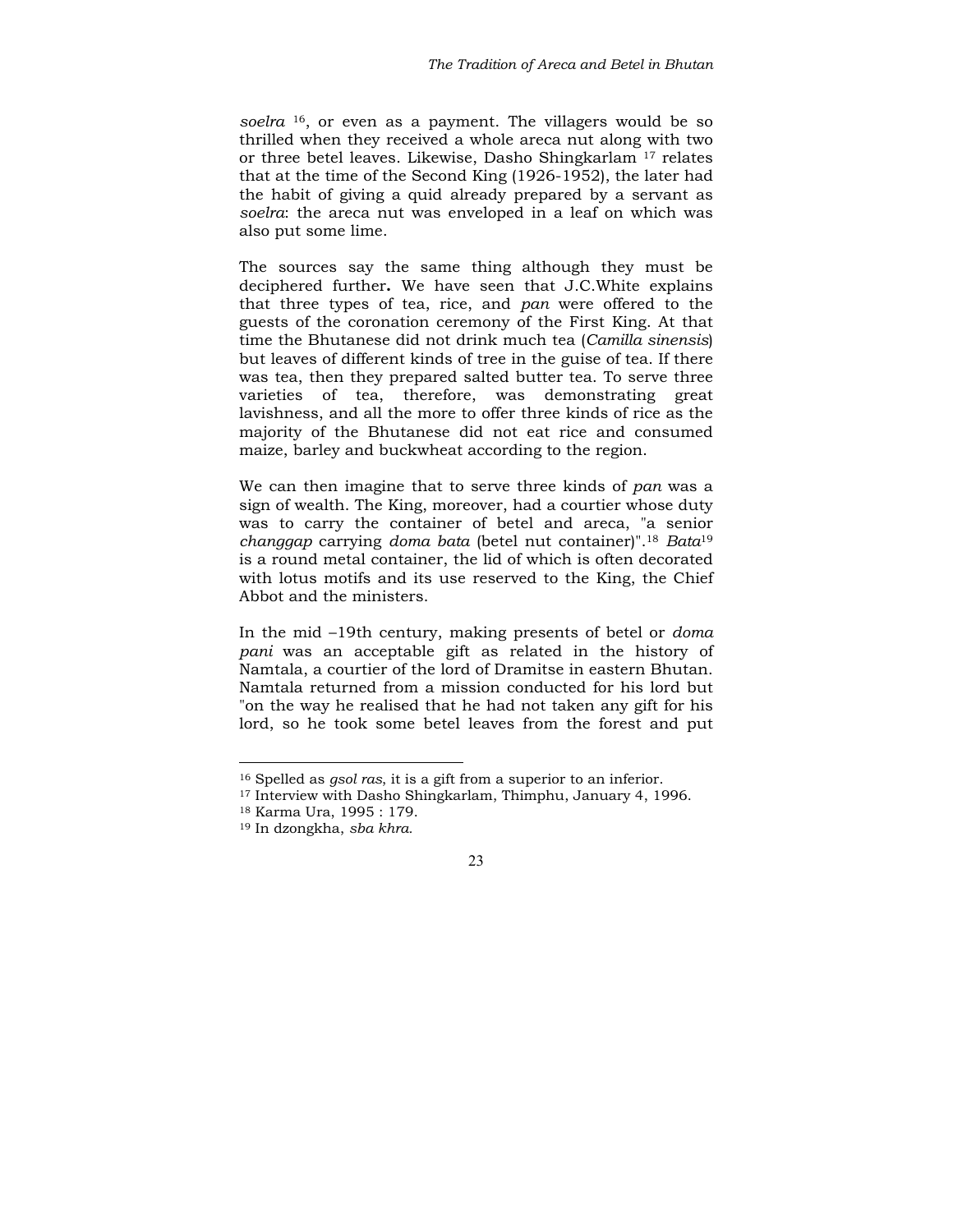them in his *gho*.20 The lord of Dramitse was very surprised to see Namtala back the next day. He accepted his gift of betel leaves."

Simlarly, in the history of Sengye, the servant of the Lama of Gasa,21 the chamberlain of the *Desi*, the temporal head of Bhutan, used to visit the house of the well-off villagers in Punakha who "tried to serve him as well as possible. They were not poor but they were not rich either and it was an honour for them to receive the *Desi*'s chamberlain in their houses. They offered him *Doma* and drinks." When Dasho Shingkarlam was serving at the court of the Second King, sometime in 1948, he encountered a young village girl and flirted with her by offering several areca nuts: "In the course of our frivolous talk, I took out my pan holder and scooped a dash of *tsuna* (lime paste) with two rumpled leaves of pan. I recall I did not put a quarter of a betel nut on the pan as commonly done, but three pieces of betel nut, which I am sure she understood as romantic (and perhaps narcotic) lavishness."22 The areca nut was rare enough if offering three nuts was considered as a great generosity, accessible only to important people. We remember Dasho Shingkarlam's surprise when he noticed that the people of western Bhutan consumed a lot of areca nut.

In this context, it is very possible that the offering of *doma pani* during the ceremony of zhugdrel represented a precious gift to the monks who had the authorisation to chew betel and areca but could neither smoke nor drink alcohol.

In India the custom of offering *pan* to the guests whom we want to honour is very old as attested by *Hobson-Jobson* dictionary:23 in 1616 "the king giving me many good words, and two pieces of his Pawnee out of his dish, to eat of the

<sup>20</sup> The Gho (*gos*) is the men's dress. 21 *Ga sa bla ma'i Seng ge,* a very popular story from the mid-19th century.

<sup>22</sup> Karma Ura, 1995 :101.

<sup>23</sup> Hobson-Jobson, 1989: 689.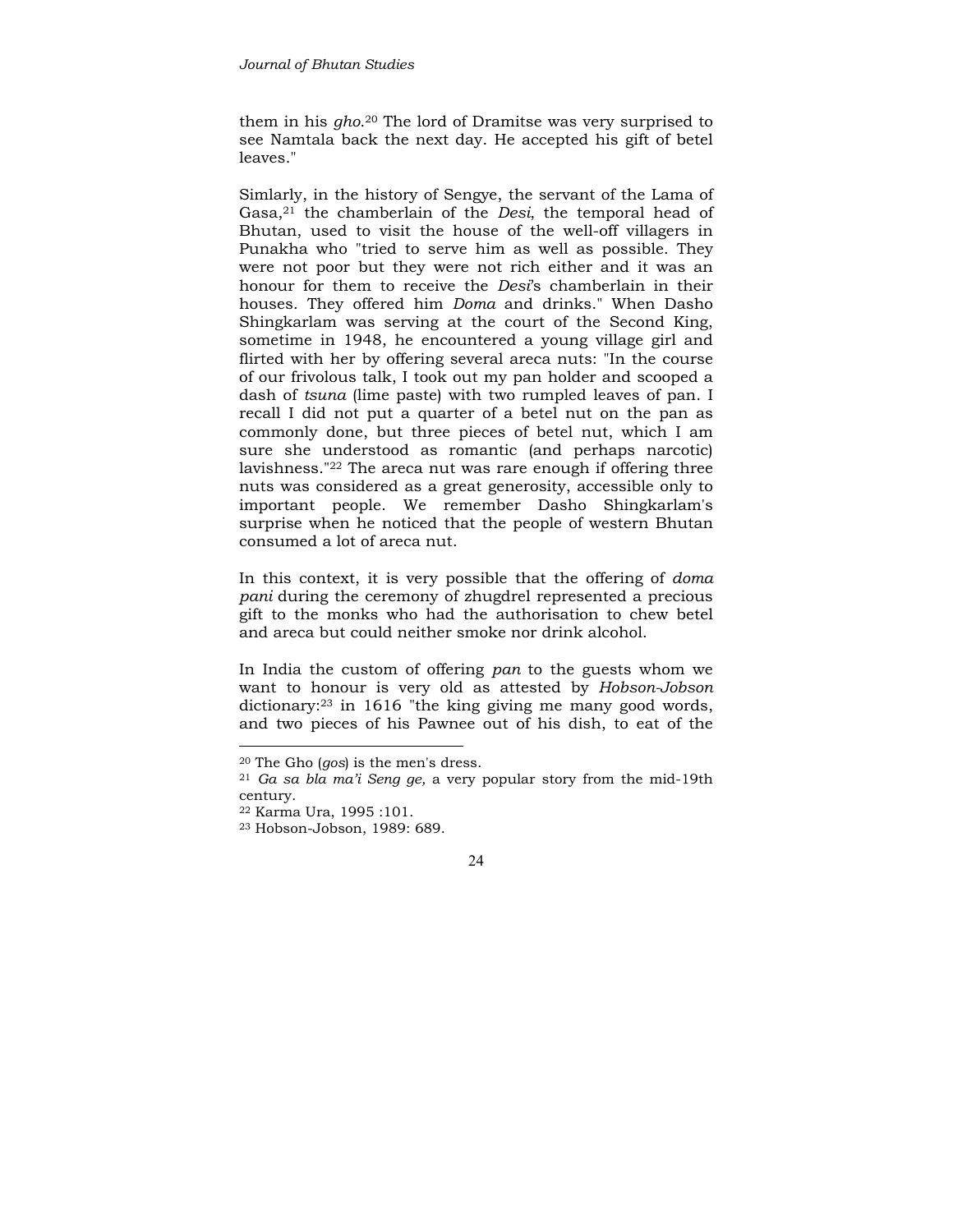same he was eating;" and, in 1800, "On our departure pawn and roses were presented (…)". It is therefore probable that Bhutan had borrowed, along with the areca nuts, this gesture of friendship and honour from India, and it was all the more appreciated that the ingredients were relatively rare.

Because of its diffusion and availability, *doma pani* is no more considered an important gift or a mark of honour**,** but as a symbol of conviviality and friendship. To offer *doma pani*  when meeting someone at the bus stops or at the time of a fortuitous encounter implies the desire to chat, and therefore if two persons already know one another, it means that they wish to maintain and strengthen their friendship.

At the time of marriage or promotion ceremony, a servant or any relative gives with two hands, an elementary courtesy, a demi-nut and betel leaf to the guests who have come to congratulate and offer good wishes and presents. During official ceremonies or archery tournaments, plates containing half areca nuts, betel leafs and lime are kept on low tables in front of the guests. However, an individual from the inferior social ladder would usually respect the etiquette and would not chew *doma pani* in the presence of someone superior, unless the later tells him or her to do so. On the contrary, among equals, when the ambience becomes relaxed with lively conversations, the plate of *doma pani* passes round from one hand to another and each one chooses with care his or her leaf, nut as well as the necessary amount of lime. Similarly, at the end of a meal the guests sigh with contentment when the container of *doma pani* circulates. A real meal never does close without a quid and the host should not forget it. This sharing is done in a relaxed manner only between the people coming from the same social level; in this case there is no protocol and to share *doma pani* is a symbol signifying free and open conversation.

It is also a mark of friendship, and even of intimacy if someone asks somebody else to prepare a quid. This implies that they know each other well.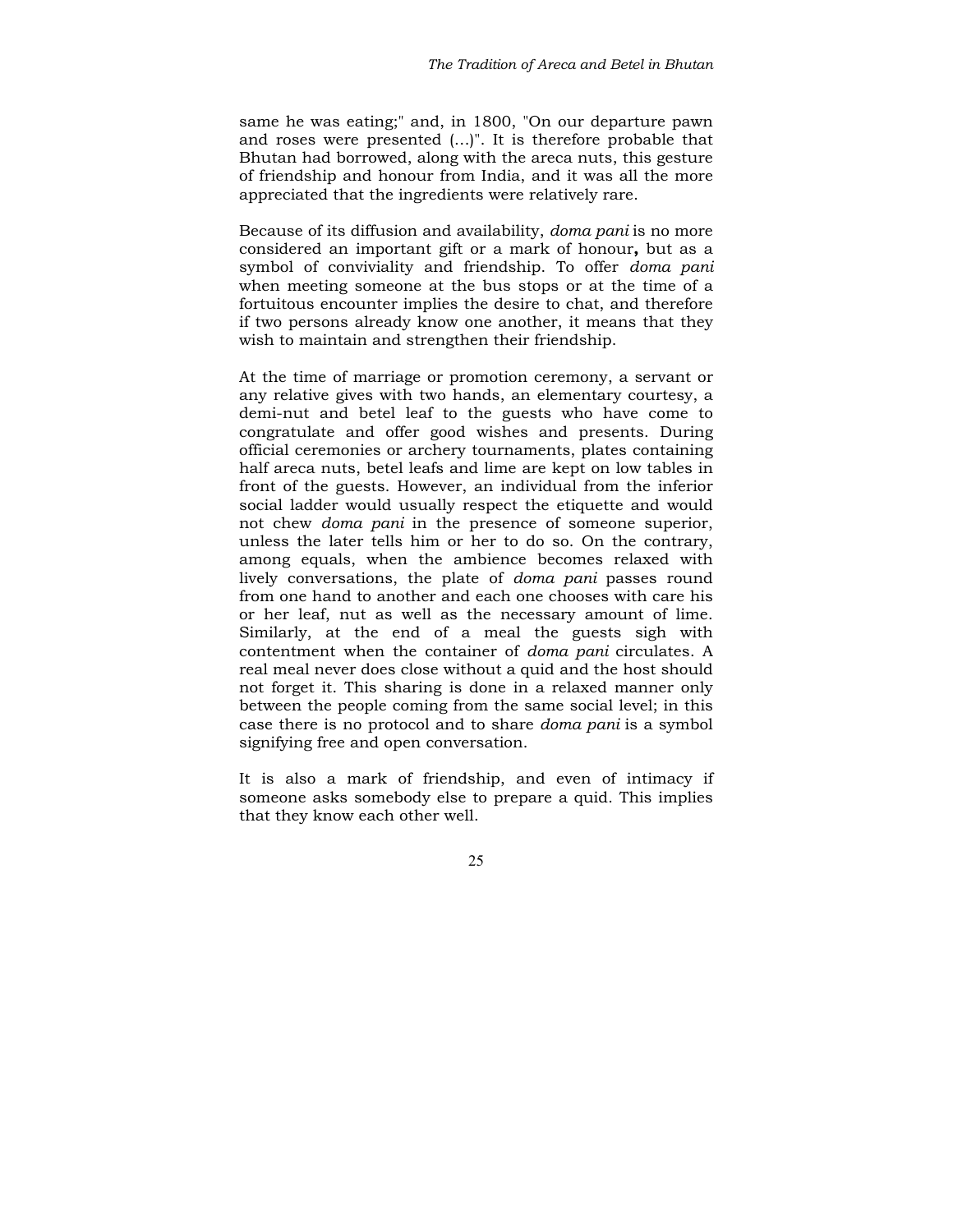Consumed by men as well as women, by laymen as well as monks at all the hours of the day, *doma pani* is perceived today by the Bhutanese as signifying a moment of relaxation and conviviality. Despite the knowledge of its negative effects on the health, *doma pani* had never been an object of opprobrium while tobacco is strongly condemned.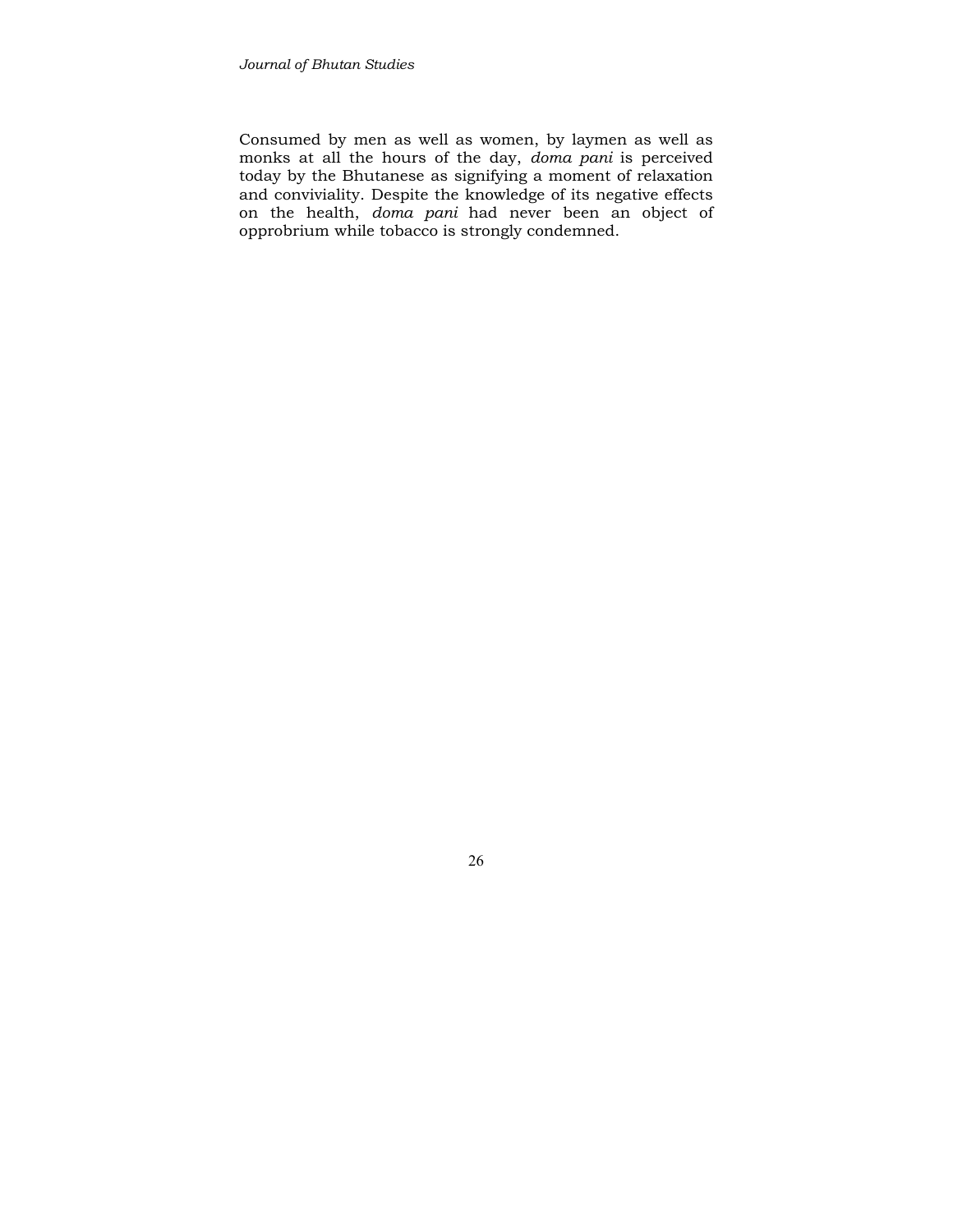## **Bibliography**

Yule, H. and Burnell, A.C. (1989). *A Glossary of Colloquial Anglo-Indian Words and Phrases, and of Kindred Terms, Etymological, Historical, Geographical and Discursive,* Delhi: Rupa & Co.

**\_\_\_\_\_\_\_\_\_\_\_\_\_\_\_\_\_\_\_\_\_\_\_\_\_\_\_\_\_\_\_\_\_\_\_\_\_\_\_\_\_\_\_\_\_\_\_\_\_\_\_\_\_\_\_\_\_\_\_\_** 

Markham, Cl (1879)(1971). *Narratives of the Mission of George Bogle to Tibet and the Journey of Thomas Manning to Lhasa*, ch. III, pp. 25, London, Reprint, New Delhi: Manjusri Publishing House.

Markham, (1971): ch. XVII, 183.

Turner, S (1800) (1971). *An Account of an Embassy to the Court of the Teshoo Lama in Tibet, Containing a Narrative of a Journey through Bhutan and Part of Tibet*, London, Reprint. New Delhi: Manjushri Publishing House.

Bose, K.K (1865) (1972). "Account of Bootan" in *Political Missions to Bhutan*, (Anonymous), pp. 350, Calcutta, reprint. New-Delhi: Manjushri Publishing House.

Pemberton, R.B (1865) (1976). *Report on Bootan with an Appendix and Maps 1838*, Calcutta, Reprint. New-Delhi: Today and Tomorrow printers and publishers.

Griffith, W (1865) (1972). "Travels in Assam, Burma, Bhutan, Afghanisthan and the Neighbouring Countries" in *Political Missions to Bhutan*, Anonymous, pp.322. Calcutta, Reprint. New-Delhi: Manjushri Publishing House.

White, J.C (1909) (1971) (1983). *Sikkim and Bhutan: Twentyone Years of the North-East Frontier 1887-1908*, pp. 266, London, Reprint, New Delhi: Vivek Publishing House.